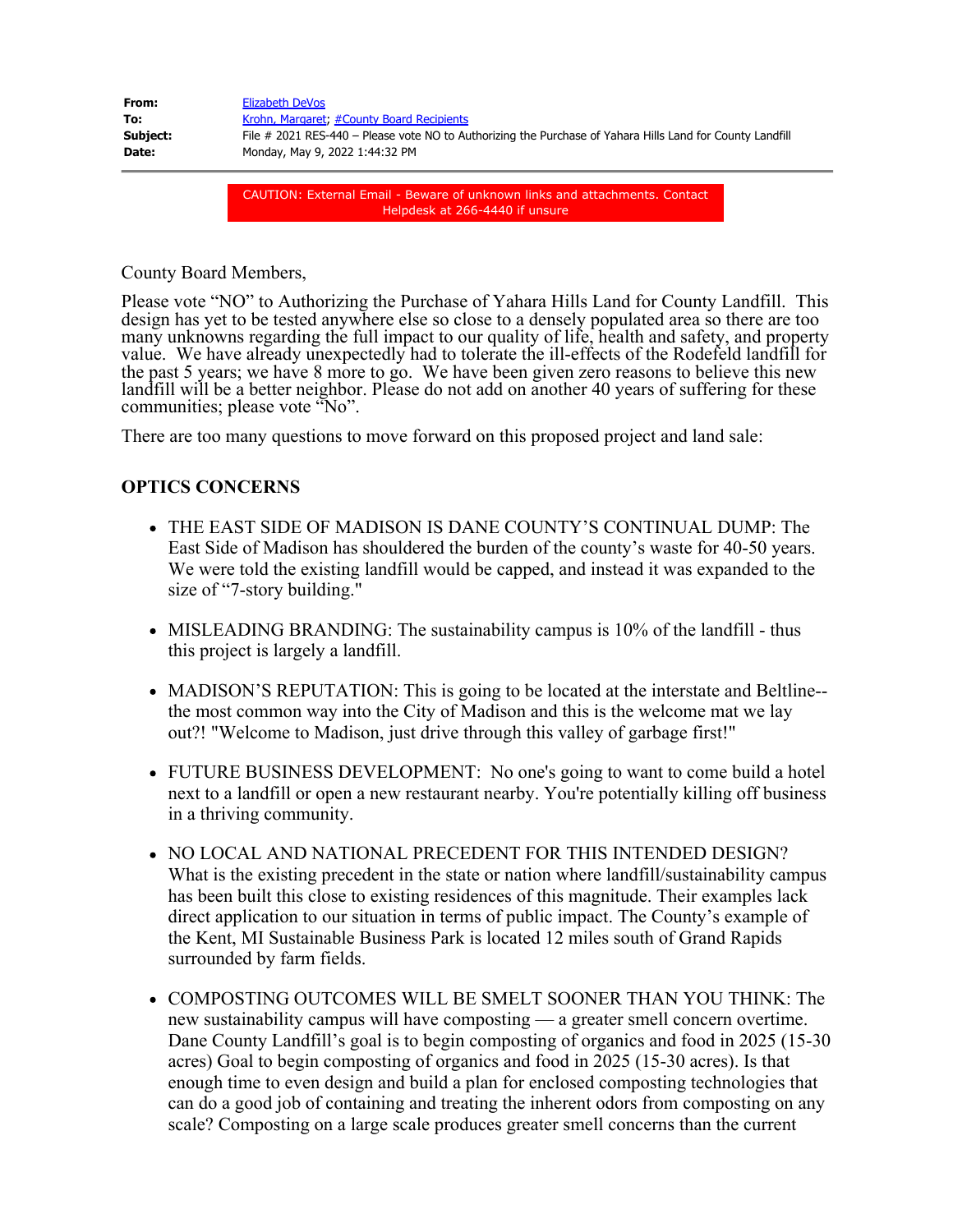landfill initiatives.

### **FISCAL CONCERNS**

- INCLUDED PARTIES TO THE CURRENT LANDFILL AGREEMENTS DO NOT SUFFICIENTLY INCLUDE IMPACTED PARTIES: Landfill communities within 1,500 feet of the proposed landfill are invited to participate in local negotiated agreement and potential compensation plans, but McFarland is likely NOT included unless less Madison and Cottage Grove municipalities explicitly invite the village to join the negotiations. Allegedly McFarland School District had plans to build a future school within 2,000 ft of the proposed landfill and were NOT notified of this plan and NOT given the chance to respond to it before the land sale was tentatively approved.
- LAND AGREEMENT PROCESS IS A BAND-AID SOLUTION WITH QUESTIONABLE DEGREES OF COMPENSATION FOR THE SOCIAL, HEALTH, AND ENVIRONMENTAL NUISANCES TO COME: The Land Agreements have not be determined yet, but previous negotiations with existing parties of the Rodefeld Landfill and expansion have show their compensation has been tough to obtain and limited in scope. [https://dane.granicus.com/player/clip/1371?](https://dane.granicus.com/player/clip/1371?view_id=1&redirect=true&fbclid=IwAR2S-mp-UFoE97QUPF_NebUBQMQfK5gtOrUHy-_R2lGCPMp6jhrv_J2QS7w) [view\\_id=1&redirect=true&fbclid=IwAR2S-mp-](https://dane.granicus.com/player/clip/1371?view_id=1&redirect=true&fbclid=IwAR2S-mp-UFoE97QUPF_NebUBQMQfK5gtOrUHy-_R2lGCPMp6jhrv_J2QS7w)UFoE97OUPF\_NebUBOMOfK5gtOrUHy-\_R2lGCPMp6jhrv\_J2OS7w
- IF COST IS A CONCERN, WHY NOT GET MORE BIDS ON THE LAND BEFORE SELLING IT AT COST: If the reason the City of Madison is selling this land, to deal with a revenue-loss from the existing golf course, then why not try to get optimal bids for the land to maximize profit? How do the social, environmental, and perception costs affect future economics? What is the cost/benefit of this approach compared to other alternatives? We can't answer this question because there is no Plan B from the City of Madison -or- Dane County.

# **POLITICAL CONCERNS**

- BUSINESS DECISION VERSUS A POLITICAL DECISION: This proposal has farreaching impacts beyond the City of Madison and Dane County Landfill. This was a few unelected people in a room deciding one location for this dump- and never looking at any other sites. There should have been several options explored and presented to the public for input. The backroom decision-making needs to stop. Let's shine some light on this process
- PRIVATE VS PUBLIC SCOPE: The Dane County Landfill is not funded by tax-payer dollars, but the City of Madison is their largest client. Why hasn't the city of Madison asked for additional plans? Why have they not sought out tax-payer input?Dane County Landfill has explicitly stated they have no "Plan B" for the landfill expansion, and provided very limited details on whether the task force searched for alternative plans.
- LACK OF VOICES AT THE TABLE: Legislative officials have said they have NOT heard much public response to the proposal. Also, Dane County Landfill's current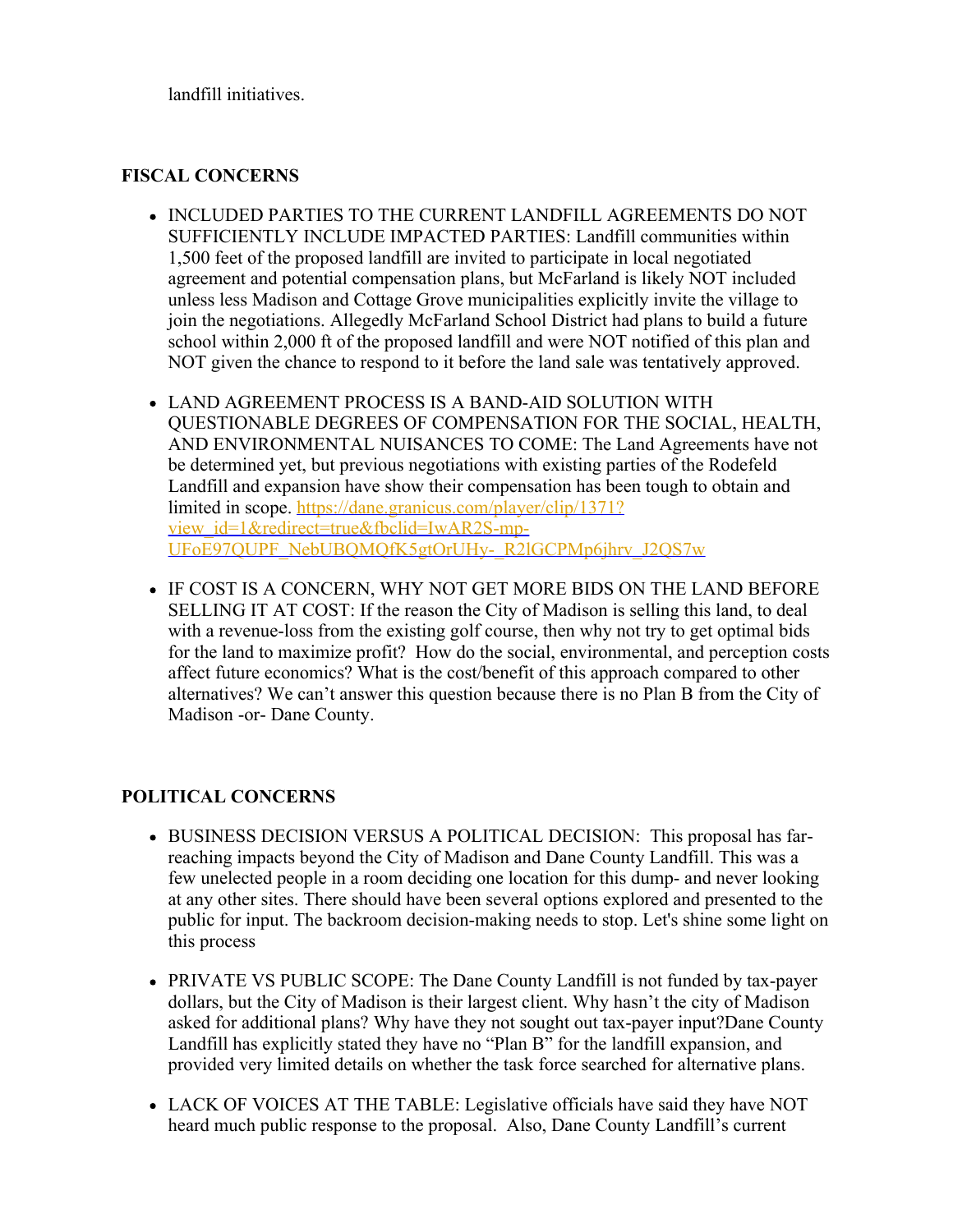resolution to existing landfill smells, is not sufficiently addressed via a website reporting mechanism and current waste technologies. The smells still occur, and although Dane County Landfill has good intent to be a good neighbor, it is questionable if it's mandated to report on these concerns to the public as they occur.

## **DESIGN CONCERNS**

- VERTICAL EXPANSION SCOPE CREEP?: The current landfill has 6 years of air space, and working on a vertical expansion that will give us 9 years. How will we ensure a vertical expansion won't occur with the new landfill?
- TRAFFIC CAPACITY IS UNKNOWN: John Welsh said traffic to the current landfill is 300-400 trucks a day with 1,200 tons of waste a day. How will the new landfill proposal interact with the changes made to the Hwy 12/18 and Hwy AB traffic changes? Do we understand the potential impact here? This was briefly addressed by John Welsh at the April meeting. If the Landfill Negotiation Process will include a traffic study, why would the Village of McFarland's development plans not be automatically included in the discussion?

# **HEALTH CONCERNS**

- HEALTH CONCERNS MAY IMPACT MORE WITH LANDFILL EXPANSION: Allegedly, existing parties and nonprofits close to the current Rodefeld Landfill have experienced ongoing health concerns
- ONGOING SMELLS HAVE ONLY BE TREATED, NOT RESOLVED: The smells from the landfill are an ongoing nuisance that has not been fully resolved- despite current efforts and technologies within the existing landfill . How can we have confidence this wouldn't occur in the new landfill — especially one that is closer to residential homes.

# **ENVIRONMENTAL CONCERNS**

- IMPACT ON AIR QUALITY: Particulates in the air are not only a public nuisance, but ALSO A POTENTIAL SAFETY HAZARD. We need more research to understand how this impacts our community. The Dane County Landfill has focused on the smell, but has not elaborated on the influence of particulates in the local air
- WATER TESTING: Do the well and water safety plans in place address all impacted parties, not just those within the 1,500 ft designation?
- WHO WANTS TO GO HANG OUT A PARK NEAR A LANDFILL?: Is this realistic?

Thank you,